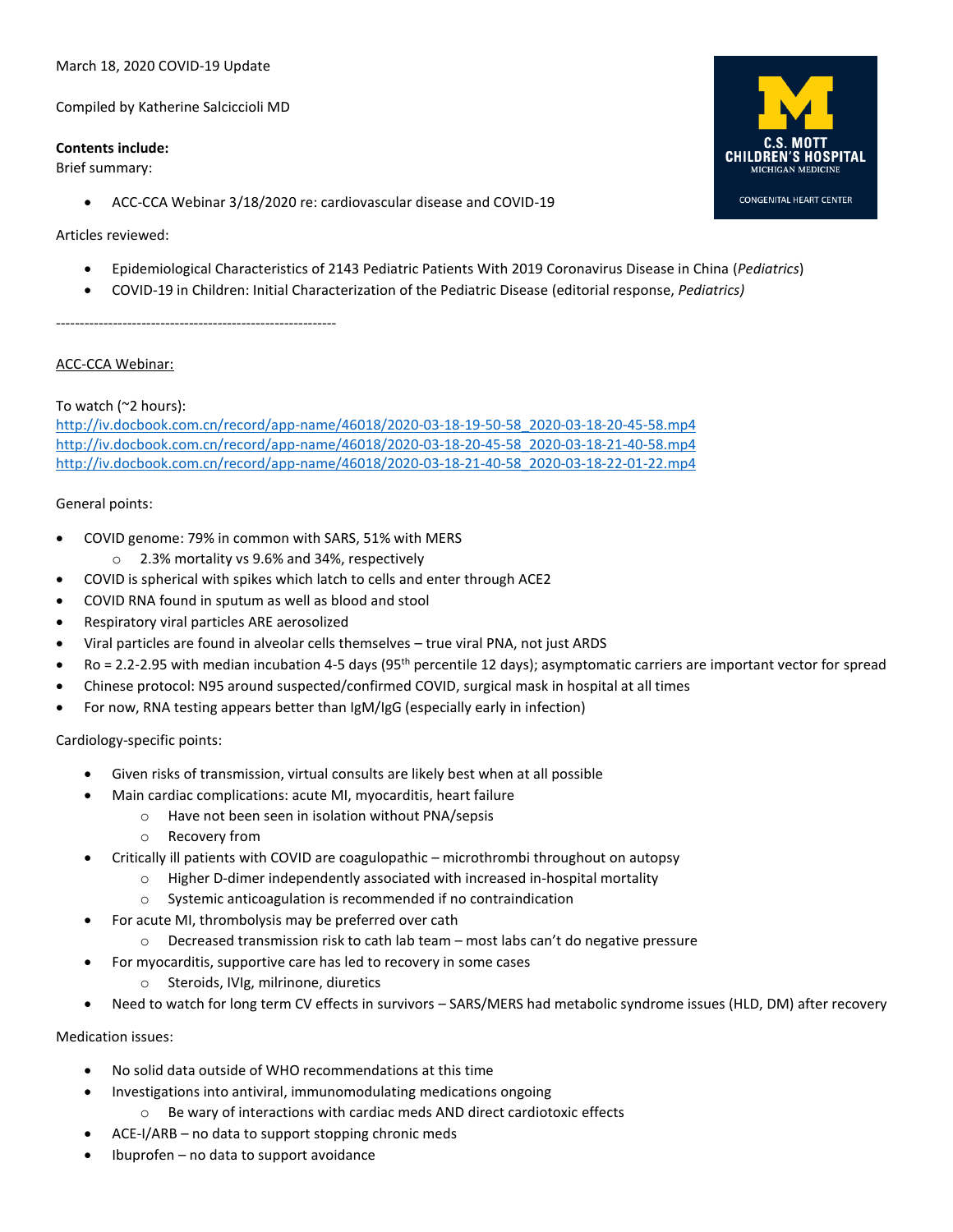# Epidemiological Characteristics of 2143 Pediatric Patients With 2019 Coronavirus Disease in China (prepublication release in *Pediatrics*)

Authors: Yuanyuan Dong, Xi Mo, Yabin Hu, Xin Qi, Fang Jiang, Zhongyi Jiang, Shilu Tong

Key points:

- Study included 731 PCR-proven cases rest were suspected (fever + (cough or N/V/D or fatigue) + CXR)
- Children of all ages are susceptible to COVID-19, with time course and distribution of infections supporting person-toperson transmission
- Generally well-tolerated
	- o 4% asymptomatic, 51% mild, 39% moderate = supportive care at home
	- o 6% severe or critical
- Infants appear to have more severe manifestation, with severe/critical disease seen in:
	- o Age <1: 10.6 %
	- o Age 1-5: 7.3%
	- o Age 6-10, 11-15, >16: 4.2%, 4.1% and 3.0% respectively
- No gender differences were seen
- One child had died at the time of publication  $-14y$  boy
- Overall, appears less likely to be severe/critical than adults: 5.9% vs 18.5%
	- o Why? Speculated to be a combination of pathogen and host factors
		- Children have incompletely functioning ACE2 (lower binding capacity), thought to be the likely mode of cell entry for COVID
		- Children may have partial immunity due to being sick with multiple other viruses during winter respiratory season

**■** Inflammatory/immune response once infected likely different than in adults

# • Limitations:

- o Included suspected cases which could have been due to other pathogens
	- Didn't compare severity distribution between suspected and confirmed
- o Exposure data not included, so can't determine incubation period, risk of infection with exposure

| Characteristics                      | All cases  | Different Category |            |           |                                                    |                                                                                    |           |           |          |          |           |
|--------------------------------------|------------|--------------------|------------|-----------|----------------------------------------------------|------------------------------------------------------------------------------------|-----------|-----------|----------|----------|-----------|
|                                      |            | Confirmed          | Suspected  | $P$ Value |                                                    |                                                                                    |           |           |          |          |           |
| Median age (Interquartile range)     | 7.00(11.0) | 10.00(11.0)        | 6.00(10.0) | < 0.001   |                                                    |                                                                                    |           |           |          |          |           |
| Age group                            |            |                    |            |           |                                                    |                                                                                    |           |           |          |          |           |
| $<$ 1                                | 379(17.7)  | 86(11.8)           | 293(20.8)  |           |                                                    |                                                                                    |           |           |          |          |           |
| $1 - 5$                              | 493(23.0)  | 137(18.7)          | 356(25.2)  |           |                                                    |                                                                                    |           |           |          |          |           |
| $6 - 10$                             | 523(24.4)  | 171(23.4)          | 352(24.9)  | < 0.001   | Table 2 Different Severity of Illness by Age Group |                                                                                    |           |           |          |          |           |
| $11 - 15$                            | 413(19.3)  | 180(24.6)          | 233(16.5)  |           | Age group*                                         | Asymptomatic                                                                       | Mild      | Moderate  | Severe   | Critical | Total     |
| >15                                  | 335(15.6)  | 157(21.5)          | 178(12.6)  |           |                                                    |                                                                                    |           |           |          |          |           |
| Gender                               |            |                    |            |           | <1                                                 | 7(7.4)                                                                             | 205(18.8) | 127(15.3) | 33(29.5) | 7(53.8)  | 379(17.7) |
| Boy                                  | 1213(56.6) | 420(57.5)          | 793(56.2)  | 0.567     | $1 - 5$                                            | 15(16.0)                                                                           | 245(22.5) | 197(23.7) | 34(30.4) | 2(15.4)  | 493(23.0) |
| Girl                                 | 930(43.4)  | 311(42.5)          | 619(43.8)  |           |                                                    |                                                                                    |           |           |          |          |           |
| Severity of illness                  |            |                    |            |           | $6 - 10$                                           | 30(31.9)                                                                           | 278(25.5) | 191(23.0) | 22(19.6) | 0(0)     | 521(24.3) |
| Asymptomatic                         | 94(4.4)    | 94(12.9)           | 0(0.0)     |           |                                                    |                                                                                    | 199(18.2) | 170(20.5) |          |          |           |
| Mild                                 | 1091(50.9) | 315(43.1)          | 776(54.9)  |           | $11 - 15$                                          | 27(28.7)                                                                           |           |           | 14(12.5) | 3(23.1)  | 413(19.3) |
| Moderate                             | 831(38.8)  | 300(41.0)          | 531(37.6)  | < 0.001   | >15                                                | 15(16.0)                                                                           | 164(15.0) | 146(17.5) | 9(8.0)   | 1(7.7)   | 335(15.7) |
| Severe                               | 112(5.2)   | 18(2.5)            | 94(6.7)    |           |                                                    |                                                                                    |           |           |          |          |           |
| Critical                             | 13(0.6)    | 3(0.4)             | 10(0.7)    |           | Total                                              | 94                                                                                 | 1091      | 831       | 112      | 13       | 2141(100) |
| Missing                              | 2(0.1)     | 1(0.1)             | 1(0.1)     |           |                                                    | Data were presented with number and percent $(\%)$ ; Two cases had missing values. |           |           |          |          |           |
| Days from symptom onset to diagnosis |            |                    |            |           |                                                    |                                                                                    |           |           |          |          |           |
| Median days (Interquartile range)    | 2(4.0)     | 3(4.0)             | 2(4.0)     | < 0.001   |                                                    |                                                                                    |           |           |          |          |           |
| Range                                | $0 - 42$   | $0 - 42$           | $0 - 36$   |           |                                                    |                                                                                    |           |           |          |          |           |
| Province                             |            |                    |            |           |                                                    |                                                                                    |           |           |          |          |           |
| Hubei                                | 984(45.9)  | 229(31.3)          | 755(53.5)  |           |                                                    |                                                                                    |           |           |          |          |           |
| Surrounding areas*                   | 397(18.5)  | 155(21.2)          | 242(17.1)  | < 0.001   |                                                    |                                                                                    |           |           |          |          |           |
| Others                               | 762(35.6)  | 347(47.5)          | 415(29.4)  |           |                                                    |                                                                                    |           |           |          |          |           |
| Total                                | 2143       | 731(34.1)          | 1412(65.9) |           |                                                    |                                                                                    |           |           |          |          |           |

|  |  | Table 1 Characteristics of Children' COVID-19 Cases in China |
|--|--|--------------------------------------------------------------|
|  |  |                                                              |

Data are presented with median (Interquartile range) and n (%).